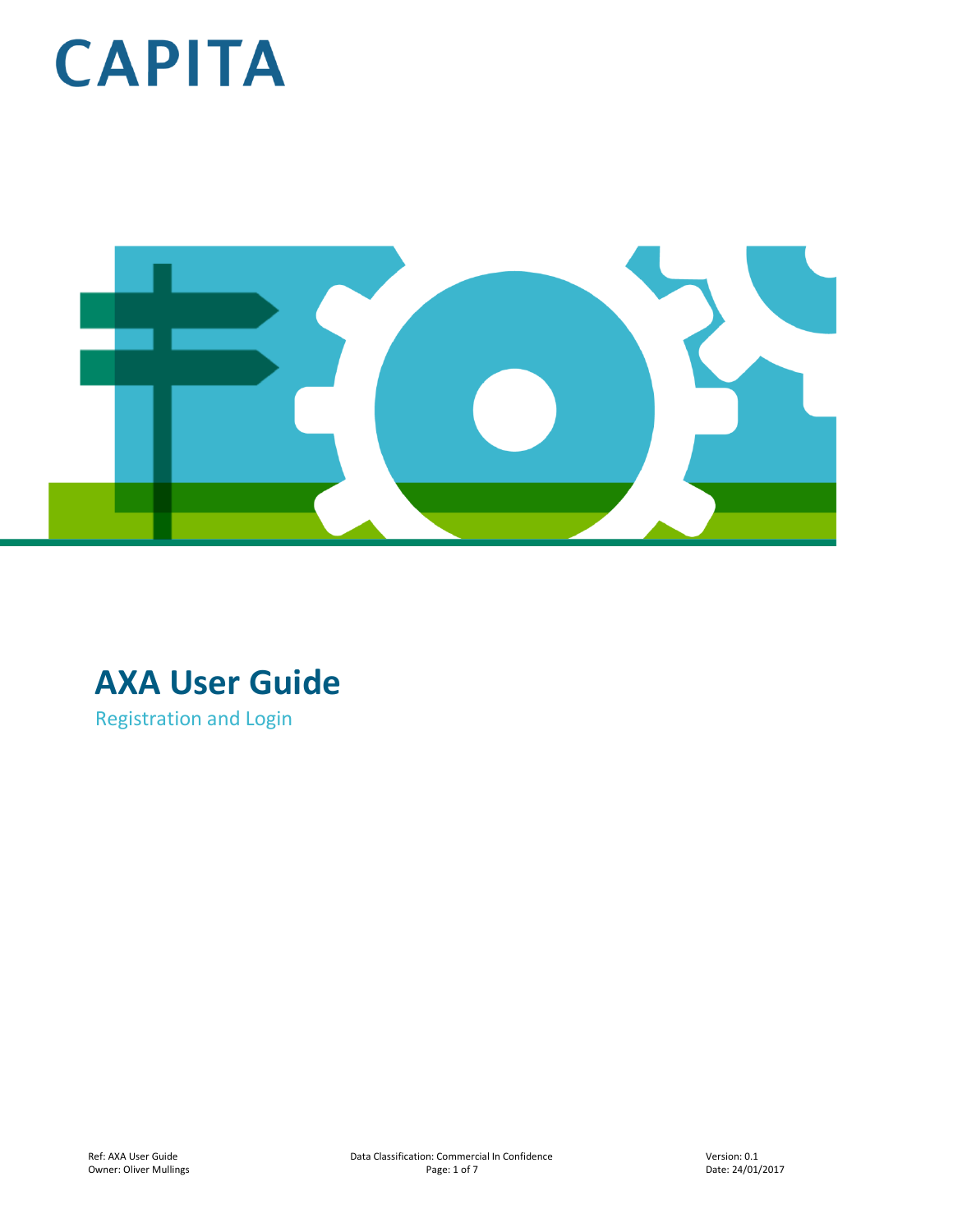

In order to log onto the site, you will need to follow the self-registration process. For this process you will need;

- Your email address (for security purposes, only one email address can be registered)
- Your telephone number
- Your national insurance number

To access the site you will need to enter [www.hartlinkonline.co.uk/axa-employeebenefits](http://www.hartlinkonline.co.uk/axa-employeebenefits) into the URL bar on your browser. This is normally at the very top of the browser, please do not enter the web address into a search engine (such as google) as this will not work. An example of the URL bar in Internet Explorer 11 is below.

When you access the site, you should see the home page like the one below. To register for the website, click on the 'Register' link.

| <b>CAPITA</b>                           | <b>Register</b><br>Login<br>Contact Us<br>Help<br>Home                                                                                                                                                                                                                                                              |
|-----------------------------------------|---------------------------------------------------------------------------------------------------------------------------------------------------------------------------------------------------------------------------------------------------------------------------------------------------------------------|
|                                         |                                                                                                                                                                                                                                                                                                                     |
| <b>Reminders</b><br>Login Name Reminder | Welcome to Hartlink Online for the AXA UK Group Pension Scheme                                                                                                                                                                                                                                                      |
| <b>Reset Password</b>                   | Hartlink Online provides you with the facility to access your own personalised pension information, allowing you to securely view and check your pension<br>record online in respect of the AXA UK Group Pension Scheme. The specific functionality available to you will depend on your current membership status. |
| <b>Reset PIN</b>                        | Hartlink Online also provides you with the option to either update information or submit queries regarding your records.                                                                                                                                                                                            |
| <b>General Information</b>              | <b>Registration</b>                                                                                                                                                                                                                                                                                                 |
| Contact Us                              | Already a member and registered? Then please use the login facility above.                                                                                                                                                                                                                                          |
| <b>Useful Addresses</b>                 | If you are a member of AXA UK Group Pension Scheme and this is your first visit to the site, you will need to register in order to gain access. You will be asked                                                                                                                                                   |
| <b>Useful Terms</b>                     | to provide certain personal details that will verify that you are a member of the Scheme.                                                                                                                                                                                                                           |
|                                         | <b>Reminders</b>                                                                                                                                                                                                                                                                                                    |
|                                         | If you have forgotten any of your access details (login name, password or PIN Number) you can request a reminder.                                                                                                                                                                                                   |
|                                         |                                                                                                                                                                                                                                                                                                                     |
|                                         |                                                                                                                                                                                                                                                                                                                     |
|                                         |                                                                                                                                                                                                                                                                                                                     |

#### **New User Registration (Step 1)**

Step 1 of the registration process is shown below. Here you enter details about yourself, your membership and desired user details for the site. The first part of this process asks you to enter the security code like the one shown below.



If you're struggling to read the image you can click Refresh which will bring up another image. The characters in the security code text box must match the characters in the image.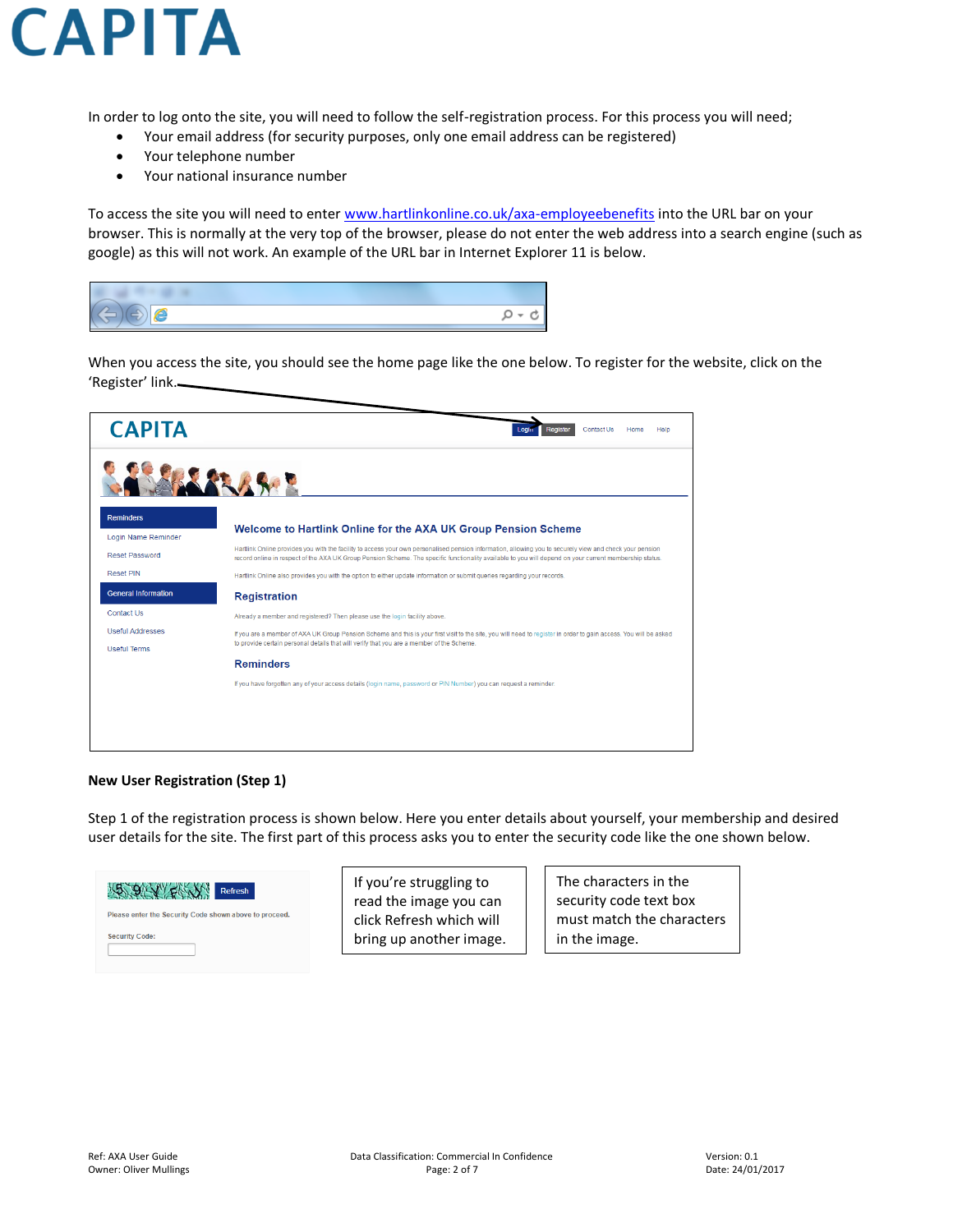| <b>Login Details</b>                                |            |
|-----------------------------------------------------|------------|
| <b>Login Name</b>                                   |            |
| Password                                            |            |
| <b>Confirm Password</b>                             |            |
| <b>Security Question</b>                            |            |
| <b>Security Answer</b>                              |            |
| <b>Contact Details</b>                              |            |
| <b>Your Email Address</b>                           |            |
| <b>Confirm Email Address</b>                        |            |
| <b>Mobile Telephone Number</b>                      | ø<br>$+44$ |
| I wish to receive my PIN via                        | Email v    |
| <b>Personal Details</b>                             |            |
| <b>National Insurance Number</b>                    |            |
| <b>Surname</b>                                      |            |
| Gender                                              | Male<br>٧. |
| <b>Date of Birth</b>                                | DD/MM/YYYY |
| I have read and agree with the Terms and Conditions |            |
| All fields are required.                            |            |
| Reset<br>Submit                                     |            |

o **\* Login name** – This must unique and something which you will remember. The system will tell you if the Login name is already in use (as below).

| m<br>Lug<br> | -- |
|--------------|----|
|              |    |

o **\* Password** – This is selected by you and will be used during login.

**The password must conform to the following criteria:**

- 1. Be 8 or more characters long.
- 2. Must contain number(s).
- 3. Must contain lower case letter(s).
- 4. Must contain an upper case letter OR punctuation character.
- 5. It is strongly advised you do not enter a Password that you have previously used.
- o **\* Confirm password**  This must match the entry in the Password field above.
- o **\* Security question** The question asked if you forget your login name, password or pin.
- o **\* Answer to security question** The answer to the security question if you forget your login name,

password or pin. You will need to enter this exactly as entered here.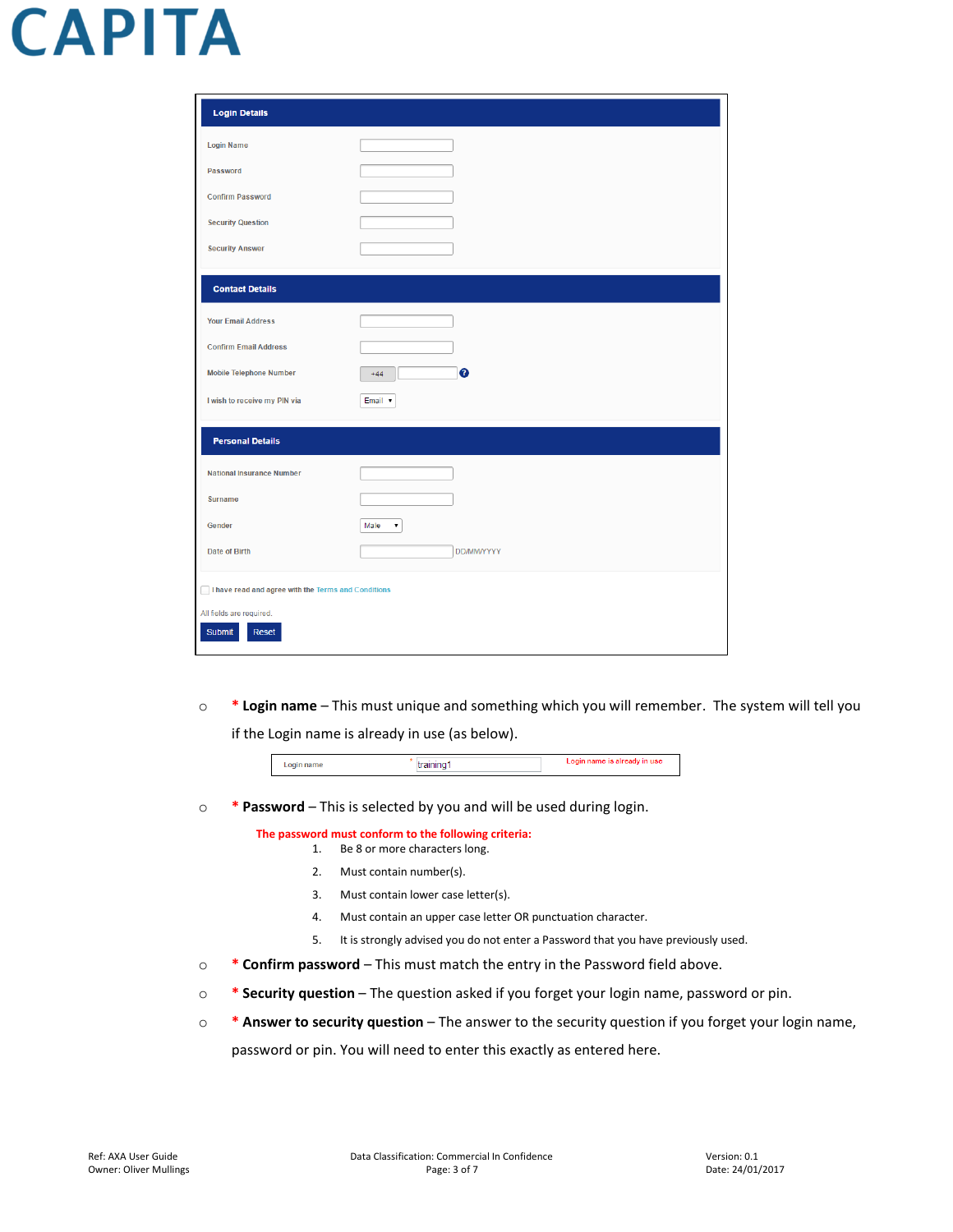o **\* Your email address** – The email address entered must be valid, unique and if you decide that you want your PIN sent via email, it will be sent to this email address. The system will tell you if the email address is already in use (as below).

> Your email address example@capita.co.uk E-mail address is already in use

- o **\* Mobile Number**  This is used by the Portal to send PIN & Password resets and login name reminders where this is selected as the preferred option.
- o **\* I wish to receive my PIN via** You can choose how to receive your PIN (Email or SMS).
- o **\* Personal Details** (National Insurance Number, Surname, Date of Birth and Gender) These details are used to find and verify your details in the system.
- o **\* Terms and Conditions** You must click the 'I have read and agree with the Terms and Conditions' check box to proceed to the next page.

If the details which you entered are correct & there are no errors then your account will be registered. Your PIN will be generated by the Portal and sent to you via the method which you selected during the registration process. The PIN normally arrives immediately but can take up to 2 hours.

#### **Step 2 – PIN entry**

| Step 2 - PIN entry                                 |                                                                                             |
|----------------------------------------------------|---------------------------------------------------------------------------------------------|
|                                                    | Congratulations, your registration has been successful. You should receive the PIN shortly. |
| In order to access the site, please enter the PIN: |                                                                                             |
| <b>PIN</b>                                         |                                                                                             |
| Reset<br>Login                                     |                                                                                             |

Once you have received your PIN, you should enter it into the box exactly as it appears on the message. This will grant you access to the site.



Whenever you log into the site, you will be presented with a message confirming when you last logged in or if this is your first log in to the site like the one shown above. Please check the detail before pressing 'Proceed' and contact the Capita pensions team if the information is incorrect.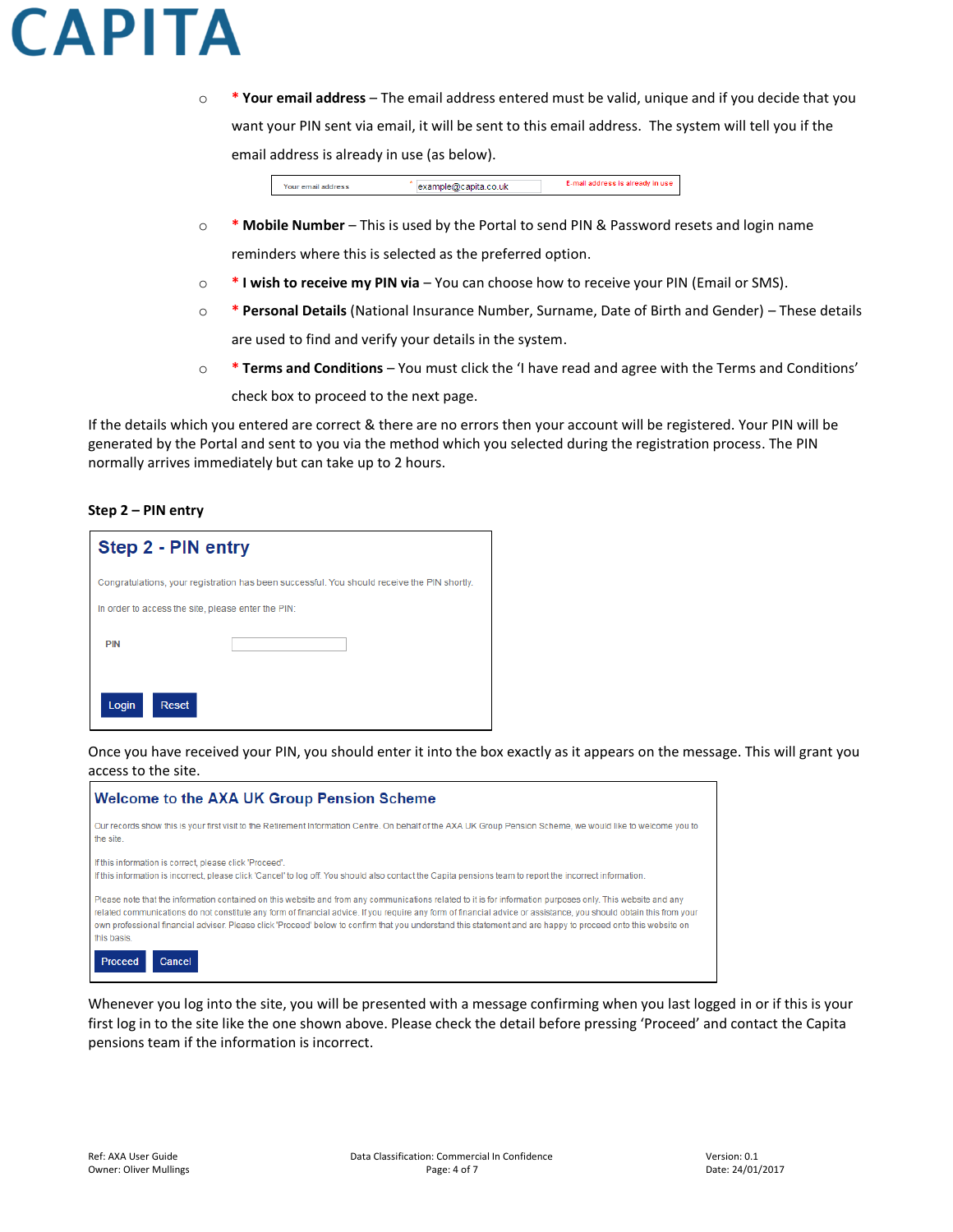#### **Login**

For you subsequent logins, you will follow a slightly different process to the first login process detailed above.

To log into the site, go to [www.hartlinkonline.co.uk/axa-employeebenefits](http://www.hartlinkonline.co.uk/axa-employeebenefits) as previously mentioned and click the 'Login' button.

| <b>CAPITA</b>                           | Contact Us<br><b>Register</b><br>Home<br>Help<br>Login                                                                                                                                                                                                                                                              |
|-----------------------------------------|---------------------------------------------------------------------------------------------------------------------------------------------------------------------------------------------------------------------------------------------------------------------------------------------------------------------|
|                                         |                                                                                                                                                                                                                                                                                                                     |
| <b>Reminders</b><br>Login Name Reminder | Welcome to Hartlink Online for the AXA UK Group Pension Scheme                                                                                                                                                                                                                                                      |
| <b>Reset Password</b>                   | Hartlink Online provides you with the facility to access your own personalised pension information, allowing you to securely view and check your pension<br>record online in respect of the AXA UK Group Pension Scheme. The specific functionality available to you will depend on your current membership status. |
| <b>Reset PIN</b>                        | Hartlink Online also provides you with the option to either update information or submit queries regarding your records.                                                                                                                                                                                            |
| <b>General Information</b>              | <b>Registration</b>                                                                                                                                                                                                                                                                                                 |
| Contact Us                              | Already a member and registered? Then please use the login facility above.                                                                                                                                                                                                                                          |
| <b>Useful Addresses</b>                 | If you are a member of AXA UK Group Pension Scheme and this is your first visit to the site, you will need to register in order to gain access. You will be asked                                                                                                                                                   |
| <b>Useful Terms</b>                     | to provide certain personal details that will verify that you are a member of the Scheme.                                                                                                                                                                                                                           |
|                                         | <b>Reminders</b>                                                                                                                                                                                                                                                                                                    |
|                                         | If you have forgotten any of your access details (login name, password or PIN Number) you can request a reminder.                                                                                                                                                                                                   |
|                                         |                                                                                                                                                                                                                                                                                                                     |
|                                         |                                                                                                                                                                                                                                                                                                                     |
|                                         |                                                                                                                                                                                                                                                                                                                     |

#### **Login – Step 1**

Step 1 of the login process asks you for your username. This is the username which you selected during the registration process. If you have forgotten this, you can click the 'Login Name Reminder' link, you will be asked for your email address and the answer to your security question, your login name will then be sent to you.

If you know your login name enter it and press next.

| Log In - Step 1              |             |
|------------------------------|-------------|
| Please enter your Login Name |             |
| <b>Your Login Name:</b>      | exampleuser |
| <b>Next</b>                  |             |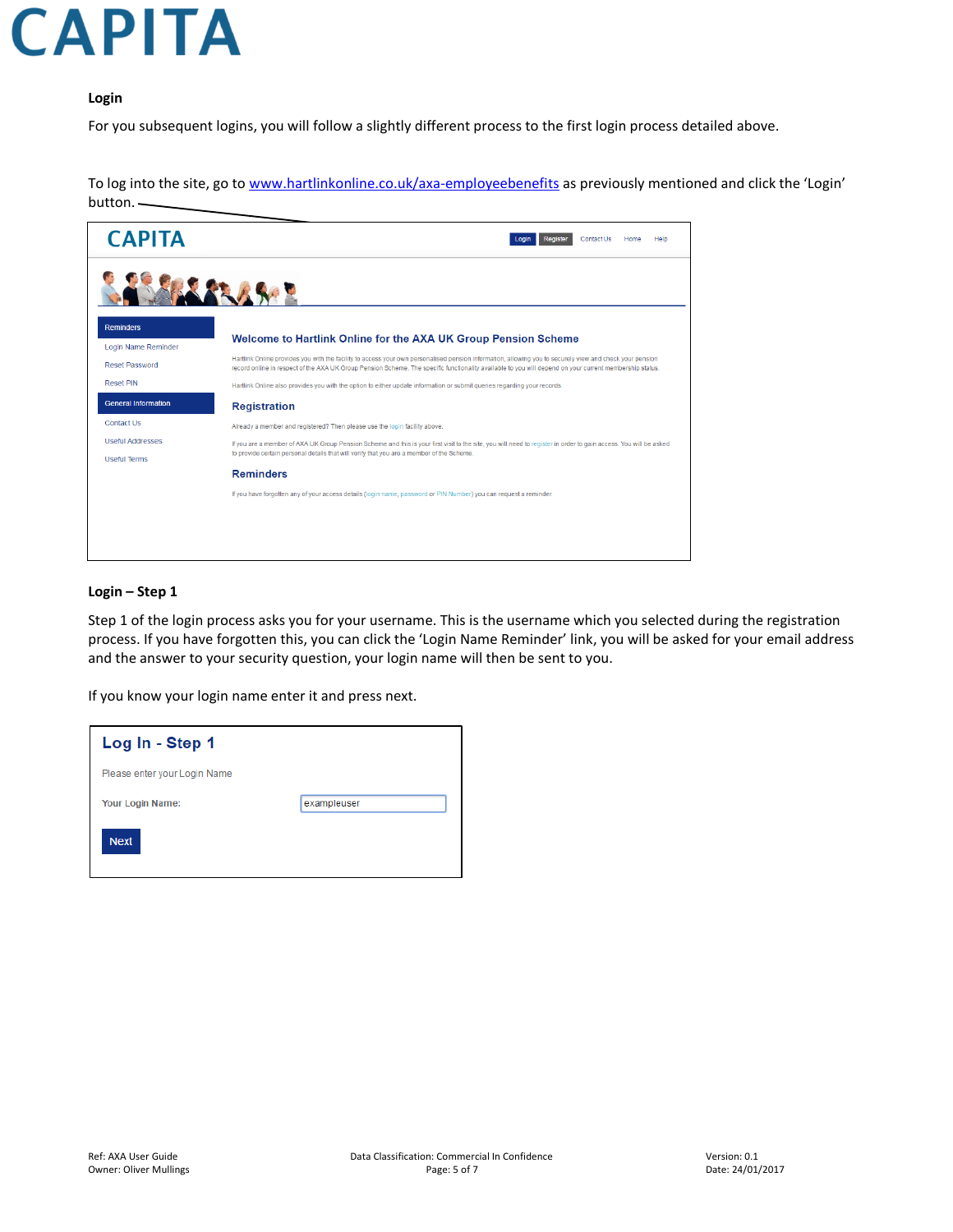#### **Login – Step 2**

During step 2 of the process, you will be asked for certain characters from your pin and password. If you have forgotten your PIN or Password, you can click the PIN/ Password reminder links on the homepage of the website. You will be asked for your email address and answer to your security question and then your PIN/ Password will be sent to you via Email or SMS.

| Log In - Step 2                                              |  |
|--------------------------------------------------------------|--|
| Please fill in requested characters of your Password and PIN |  |
| <b>Your Password</b>                                         |  |
| Enter character 2 from your Password:                        |  |
| Enter character 5 from your Password:                        |  |
| Enter character 7 from your Password:                        |  |
| <b>Your PIN</b>                                              |  |
| Enter number 3 from your PIN:                                |  |
| Enter number 5 from your PIN:                                |  |
| Enter number 6 from your PIN:                                |  |
| Login                                                        |  |

#### **Entering Your Password**

The Password fields are case sensitive, so if you take the example below.



#### **Entering Your PIN**

• The PIN must be 6 characters long and they must all be numeric, so if you take the example below.